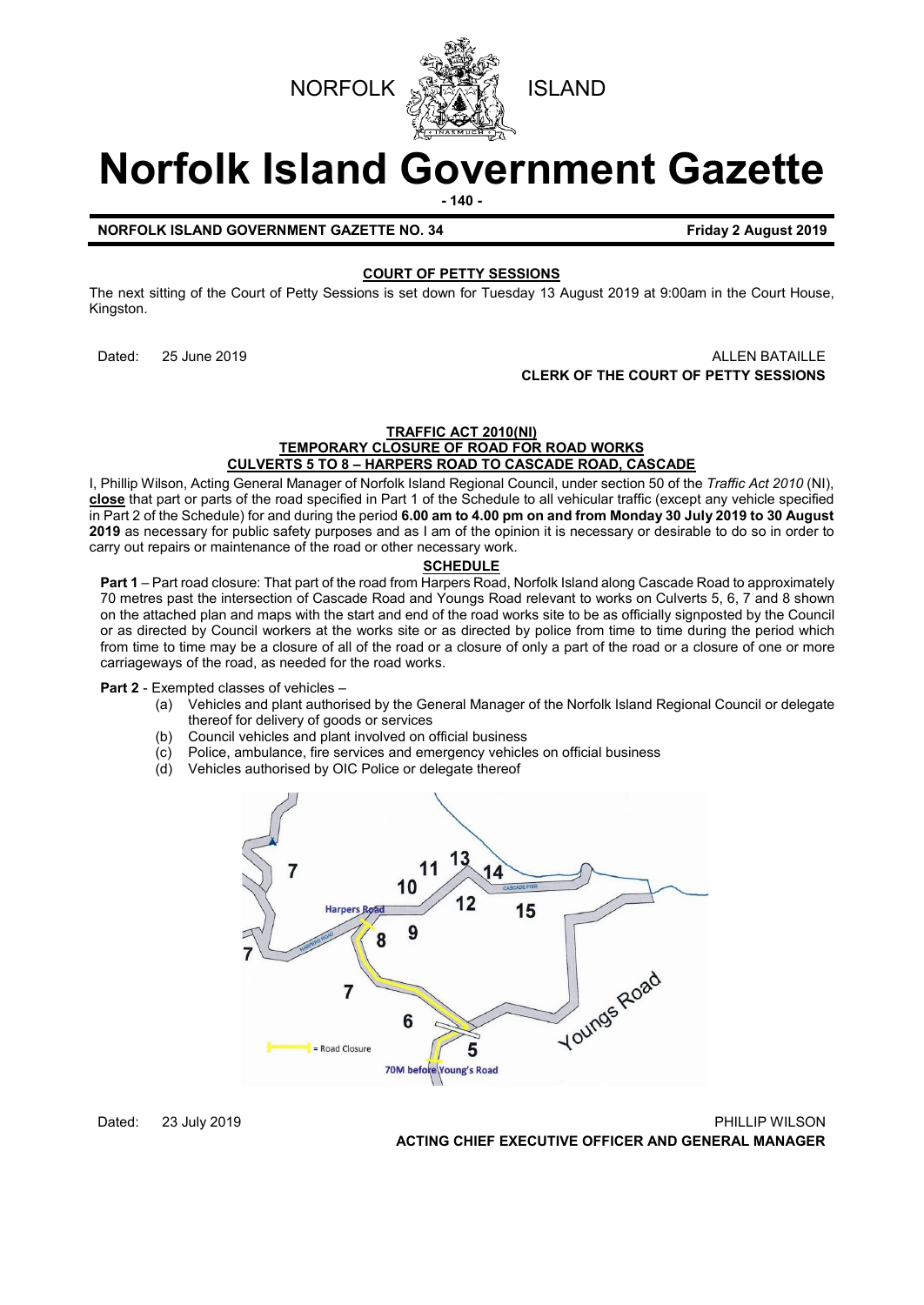# **NORFOLK ISLAND GOVERNMENT GAZETTE NO. 34 Friday 2 August 2019**

| PLANNING ACT 2002 (NI) - SUBSECTION 43(1) NOTICE |                                                              |  |
|--------------------------------------------------|--------------------------------------------------------------|--|
| DEVELOPMENT APPLICATION                          |                                                              |  |
| <b>Development Application No.:</b><br>1.        | DA 14/2019                                                   |  |
| Applicant:                                       | T Grube                                                      |  |
|                                                  | PO Box 96, NORFOLK ISLAND 2899                               |  |
| Location:                                        | Portion(s) Lot: 40 Sec: 14 Por: 39m Sh: 40, 105 Taylors Road |  |
| Proposed Development:                            | Signage: Animated Pole or Freestanding Advertising Structure |  |
| Zone:                                            | <b>Business</b>                                              |  |
| Category:                                        | Permissible (with consent)                                   |  |
| <b>Dublic Evhibition</b>                         |                                                              |  |

#### **Public Exhibition**

This Development Application may be inspected, during business hours, at the Planning Office at the Norfolk Island Regional Council, New Military Barracks, Kingston.

#### **Submission**

Any person may, during the period between Monday 29 July 2019 and Monday 12 August 2019, make written submissions to the General Manager about this Development Application. All submissions must state the relevant Development Application number. All submissions must be signed by at least one person making the submission. If a submission objects to the proposed development, the grounds for objections must be specified in the submission.

#### **Reviewable decisions**

Decisions made on this Development Application under the *Planning Act 2002* (NI) are reviewable decisions within the meaning of subsection 78(1) of the Act.

Dated: 19 July 2019 JODIE BROWN **SENIOR STRATEGIC PLANNER**

#### **PROVISION OF SATELLITE BANDWIDTH SERVICES EXPRESSIONS OF INTEREST 16/19**

The Norfolk Island Regional Council is seeking **Expressions of Interest** from organisations that are suitably qualified in providing commercial satellite bandwidth in the Pacific Region for use on Norfolk Island for Norfolk Telecom.

Please refer to Tenderlink (link below) for full details and to download the EOI documents.

Please note the following when responding:

| EOI to be marked:   | NIRC Satellite Bandwidth Services EOI 16/19                                                                                      |
|---------------------|----------------------------------------------------------------------------------------------------------------------------------|
| Closing date:       | Monday 12 August 2019 at 4:00pm UTC + 11:00                                                                                      |
| <b>Submissions:</b> | Submissions must be submitted electronically to the Electronic EOI box at<br>www.tenderlink.com/norfolk before the deadline.     |
| <b>Enguiries:</b>   | All enquiries relating to the EOI must be submitted in writing on the FORUM at<br>www.tenderlink.com/norfolk via the EOI notice. |

Dated: 17 July 2019 LOTTA JACKSON

**GENERAL MANAGER**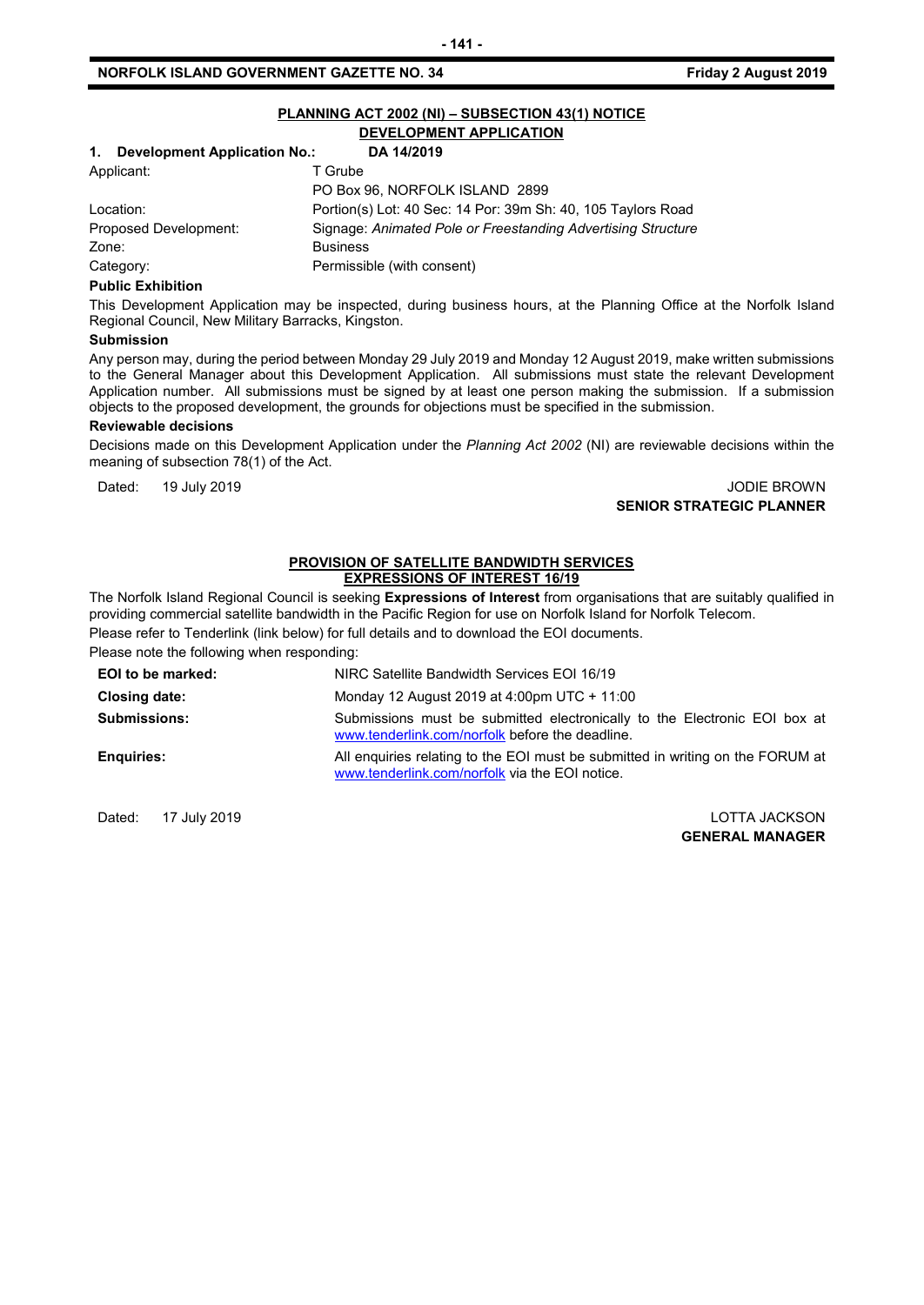# **FREIGHT HANDLING LOGISTICS (SUPPLY OF SELF-PROPELLED BARGE)**

**REQUEST FOR TENDER SPT781920NIRC (15/19)**

Regional Procurement, on behalf of the Norfolk Island Regional Council, is calling for the above Tender. Please refer to TenderLink for full details and to download the Tender documents for a non-refundable fee of \$50.00.

| Closing date:                | 10:00am, Tuesday 13 August 2019                                |
|------------------------------|----------------------------------------------------------------|
| Information and submissions: | via Tenderlink: www.tenderlink.com/regionalprocurement         |
| <b>Contact person:</b>       | For general enguiries ONLY – Mark Kentish on (02) 4978 4017 or |
|                              | Support Services on (02) 4978 4046.                            |

Dated: 19 July 2019 **MURRAY THOMPSON MANAGER PLANNING AND ENVIRONMENT**

# **NORFOLK ISLAND AIRPORT MASTER PLAN REQUEST FOR TENDER 11/19**

The Norfolk Island Regional Council seeks to appoint a suitably qualified and experienced consultant who has demonstrated experience in the delivery of quality outcomes in Master Planning and the design of major regional airports with an understanding of the remoteness and uniqueness of Norfolk Island for an Airport Master Plan.

# **Forms and Lodgement**

REGISTRATION: Documents can be downloaded from Council's tendering portal at [www.tenderlink.com/norfolk](http://www.tenderlink.com/norfolk) Documents are divided into two categories: "Tender Information" and "Returnables".

"Tender Information" refers to the documents and conditions that outline the requirements of the tender and associated contract.

"Returnables" refers to the documents that must be completed as outlined in the Instructions for Tender Submissions below.

**ENQUIRIES:** All enquiries relating to the proposed contract must be submitted in writing on the FORUM at www.tenderlink.com/norfolk/ via the tender notice.

**SUBMISSIONS:** Completed responses must be submitted via the electronic tender box (see option below). Respondents will receive a Successful Submission Receipt timed and dated upon completion. Should assistance be required please use the online manual on the portal under Support/Online Manuals/Making a Submission, or contact Tenderlink Customer Support on 1800-233-533 or if calling from Norfolk Island dial +61-1800-233-533.

Complete tenders (i.e. containing all completed schedules, documents, information and details required) shall be considered ONLY if received as specified below.

(a) Tender must be submitted electronically to the Electronic Tender box at www.tenderlink.com/norfolk before the deadline for the close of tender. The submission MUST BE COMPLETE as described in this Invitation to Tender,

(b) Alternately, a hard copy may be lodged into the Tender Box located at the address shown in the Invitation to Tender document. This hard copy must be enclosed in a sealed envelope or package.

**CLOSING DATE AND TIME:** Tenders close at 10:00 am AEST on 07 August 2019 and submissions must be fully received by this time. The Norfolk Island Regional Council is not bound to accept the lowest priced tender or all or any part of a tender and reserves the right to conduct the Request for Tender process and select the successful respondent(s) as it sees fit. The Norfolk Island Regional Council staff are unable to respond to verbal enquiries in relation to the proposal. Late, verbal or emailed proposals will not be accepted.

Dated: 21 June 2019 BRUCE TAYLOR **MANAGER GROUP SERVICES**

#### **COMMUNITY GRANTS PROGRAM**

Applications are invited under the 2019-2020 round of the Community Strategic Plan Grant program offered by the Norfolk Island Regional Council. (Excludes the Tertiary Education Bursary which will open in January 2020).

**Application closing date:** 19 August 2019 at 4:00pm **Information and submissions:** [www.norfolkisland.gov.nf/council/grants-program](http://www.norfolkisland.gov.nf/council/grants-program)

Contact Officer - Anita French, Grants Officer, +6723 22001 Ext. 103 or [anita.french@nirc.gov.nf](mailto:anita.french@nirc.gov.nf)

Dated: 12 July 2019 LOTTA JACKSON

**GENERAL MANAGER**